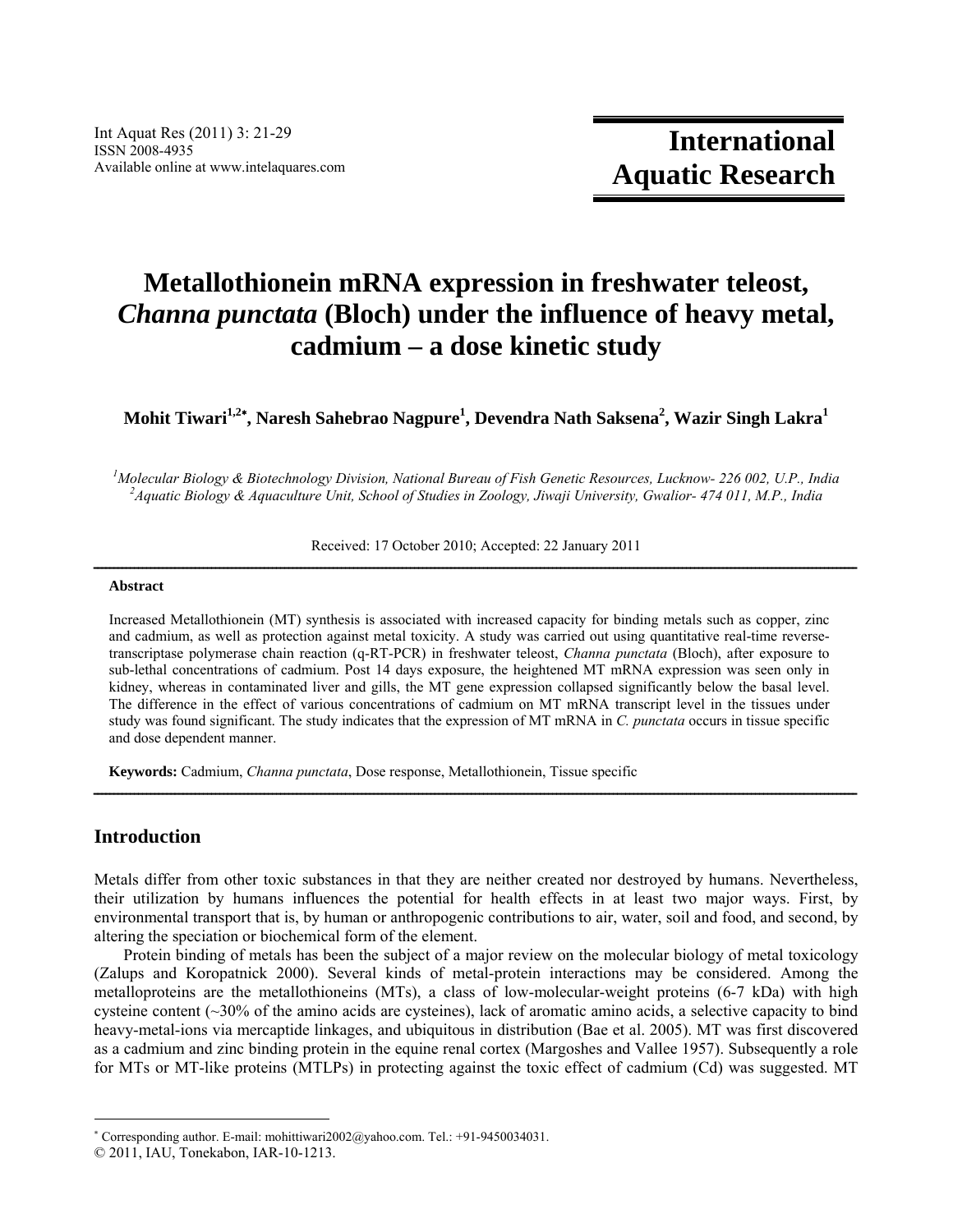genes have now not only been implicated in detoxification of toxic heavy metals but also in the homeostasis of the essential metals such as (Zn) zinc and (Cu) copper (Olsson and Kille 1997).

Two types of reference patterns of expression enable the estimation of contaminant effects on the biomarker levels in bio indicator organism. Contaminant-independent patterns define the physiological range of expression. Natural fluctuations of biomarker levels may be due to biological parameters such as age, sex, reproductive activity and inter-individual variations, as well as to seasonal changes in the environmental conditions. Contaminantdependent patterns caused by chronic exposure to contaminants have to be obtained through characterized dose response to model compounds administered via realistic environmental routes (Tom and Auslander 2005).

Despite the fact that laboratory studies suggest, MT mRNA expression pattern may be studied to assess the effects of metal exposure, most of the studies evaluating the use of MT mRNA expression as a bio-monitoring tool have been restricted to exposure of specimens under laboratory conditions to metals through intraperitoneal or intramuscular injections (Baksi et al. 1988; George et al. 1996). Only a very limited number of studies effectively determined MT mRNA expression levels due to model compounds administered via realistic environmental routes (Knapen et al. 2007; Tiwari et al. 2010). Thus, present study was undertaken to assess the MT mRNA expression in a dose response manner due to waterborne exposure of metal, cadmium in freshwater fish, *Channa punctata*.

# **Materials and methods**

#### *Experimental animals*

Healthy specimens of freshwater murrel, *Channa punctata* (Bloch, Family Channidae and Order Perciformes) were procured from local fish market of Lucknow, U.P., India (45 specimens). The specimens had an average wet weight and length of  $21.34 \pm 2.79$  g and  $12.05 \pm 0.56$  cm (mean $\pm$ SEM) respectively. The specimens were given prophylactic treatment by bathing them in  $0.05\%$  (w/v) potassium permanganate (KMnO<sub>4</sub>) solution for 2 min to avoid any dermal infections. The fishes were then acclimatized for 15 days under laboratory conditions prior to metal exposure. The fishes were fed, *ad libitum,* with boiled chicken eggs, goat liver and poultry waste material.

#### *Test chemical*

For the present study, analytical-grade cadmium chloride (CdCl<sub>2</sub>.H<sub>2</sub>O) (98%), manufactured by Himedia Lab. Ltd., Mumbai, India was used as the test compound (as a source of metal, cadmium).

#### *In vivo exposure experiment*

The acute toxicity bioassay to determine the 96 h median lethal concentration  $(^{96}LC_{50})$  of cadmium was conducted in the semi-static system following standard methods (APHA et al. 2005). On the basis of determined  $^{96}LC_{50}$  value (14.95 mg/l), three concentrations of cadmium viz.,  $d_1$  (= 0 mg/l),  $d_2$  (= 3.74 mg/l), and  $d_3$  (= 7.48 mg/l) were selected for the waterborne exposure of Cd in the semi-static system. The exposure was continued up to 14 days and tissue sampling was done on day  $14<sup>th</sup>$  at the rate of five fish per dose (n = 5).

The fish maintained in tap water without the test chemical (control group) were considered as calibrator ( $d_1 = 0$ ) mg/l Cd) for the dose kinetic study. During experiment, the test solution was changed after every 24 h to maintain the appropriate concentration of the metal in the test aquaria. The physico-chemical properties of test water were determined according to the standard procedures (APHA et al. 2005). From each dose group, the liver, kidney and gill tissues were taken from each individual. The tissue sample were placed in sterile tubes and immediately stored in RNA *later* RNA Stabilization Reagent (Qiagen GmbH, Germany) following the manufacturer's instructions, for further RNA extraction.

#### *Primers for the real time amplification of MT cDNA*

The quantitative real-time reverse-transcriptase polymerase chain reaction (q-RT-PCR) primers (MT-2 F', forward; MT-2 R', reverse) for the real-time PCR amplifications of MT were designed on the basis of the sequence information of *C. punctata* MT gene (GenBank Accession No. FJ869867).

Beta-actin (*β*-actin) was used as an internal control to normalize mRNA levels in the real-time PCR amplification study. The sequence information of *β*-actin mRNA in *C. orientalis* (GenBank Accession No. GQ219743) was used for the designing of *β*-actin F', forward; *β* -actin R', reverse primers (Table 1). For the primer production sequence information was obtained from GenBank (http://www.ncbi.nlm.nih.gov/GenBank/) and entered into Primer3, a web-based software package which designed optimal primers according to given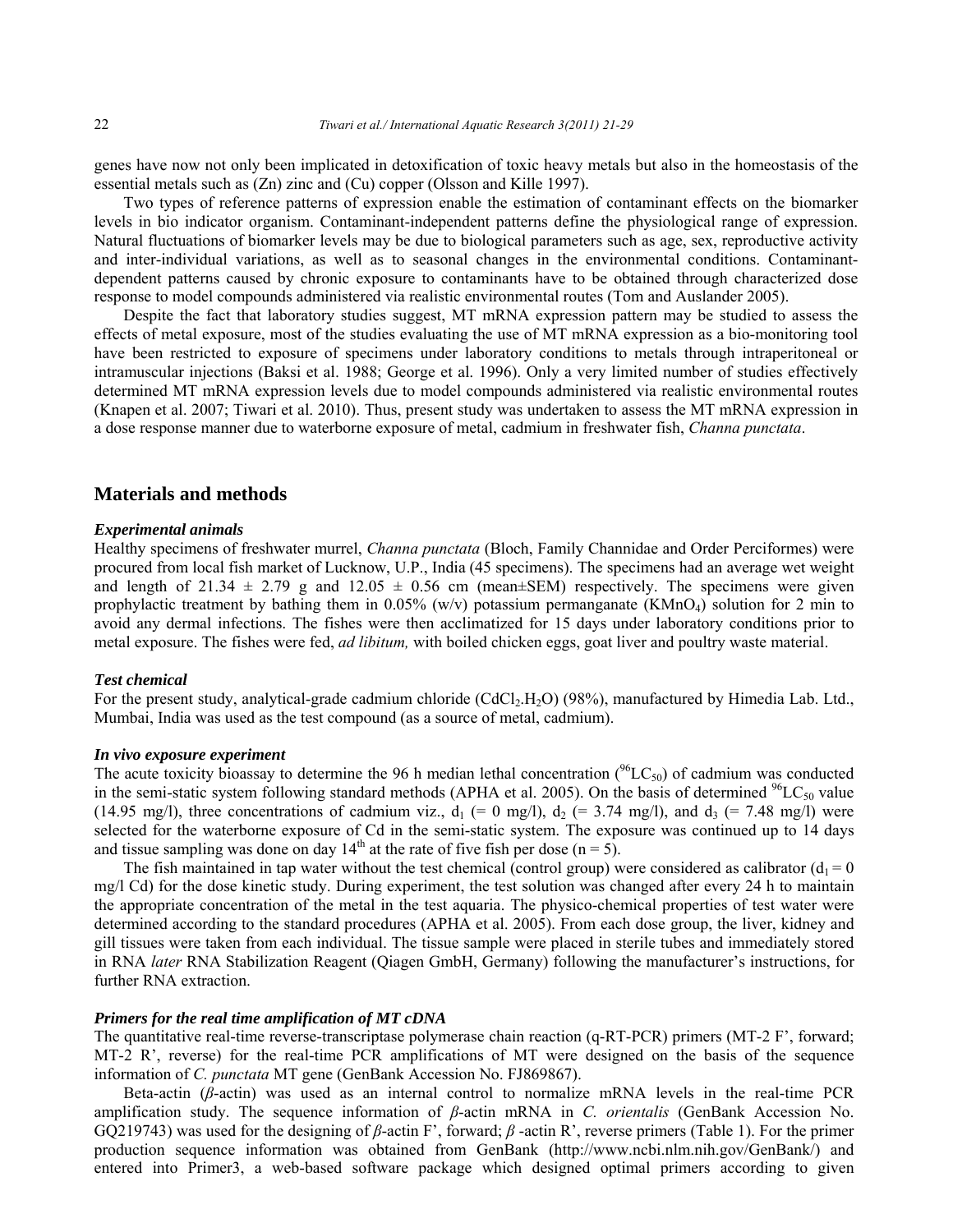specifications. Melt curve and primer efficiency analyses were conducted for each primer for quality control purposes.

| Table 1. Primer sequences used in R1-PCR for the amplification of Metanothionein and Beta-actin mRNA |                             |        |       |        |                |
|------------------------------------------------------------------------------------------------------|-----------------------------|--------|-------|--------|----------------|
| Primer                                                                                               | Sequence $(5'-3')$          | Length | Tm    | $GC\%$ | Reference      |
|                                                                                                      |                             | (bp)   | (°C)  |        | (GenBank)      |
|                                                                                                      |                             |        |       |        | Accession No.) |
| $MT-2 F'$                                                                                            | CTGCAACTGCGGAGGA            | 16     | 57.92 | 62.50  |                |
| Forward                                                                                              |                             |        |       |        | FJ869867       |
| $MT-2 R'$                                                                                            | GGTGTCGCATGTCTTTCCTT        | 20     | 60.12 | 50.00  |                |
| Reverse                                                                                              |                             |        |       |        |                |
| $\beta$ -actin F'                                                                                    | <b>GTGCCCATCTACGAGGGTTA</b> | 20     | 59.96 | 55.00  |                |
| Forward                                                                                              |                             |        |       |        | GQ219743       |
| $\beta$ -actin R'                                                                                    | AAGGAAGGAAGGCTGGAAGA        | 20     | 60.32 | 50.00  |                |
| Reverse                                                                                              |                             |        |       |        |                |

Table 1. Primer sequences used in RT-PCR for the amplification of Metallothionein and Beta-actin mRNA

| $-$ A <sub>1</sub> : L <sub>14</sub> M | $-$ A2: Repl. of L14M   | $\longrightarrow$ A3: K14M | - A4: Repl. of K14M                   |
|----------------------------------------|-------------------------|----------------------------|---------------------------------------|
| A5: G14M                               | - A6: Repl. of G14M     | $- A7: 114/4M$             | $-$ A8: Repl. of L14/4M               |
| A9: K14/4M                             | —— A10: Repl. of K14/4M | $-$ A11: G14/4M            | - A12: Repl. of G14/4M                |
| —— B1: L14/2M                          | $-$ B2: Repl. of L14/2M | B3: K14/2M                 | $\longrightarrow$ B4: Repl. of K14/2M |
| $-$ B5: G14/2M                         | $-$ B6: Repl. of G14/2M |                            |                                       |



Fig. 1. Amplification curves of metallothionein mRNA (target). Figure shows fluorescence of metallothionein mRNA amplification in L- liver, K- kidney, and G- gill tissues of *C. punctata* after exposure to 0, 3.74 ( $^{96}LC_{50}/4$ ) and 7.48 ( $^{96}LC_{50}/2$ ) mg/l Cd for 14 days. A1 - B6 represent corresponding wells.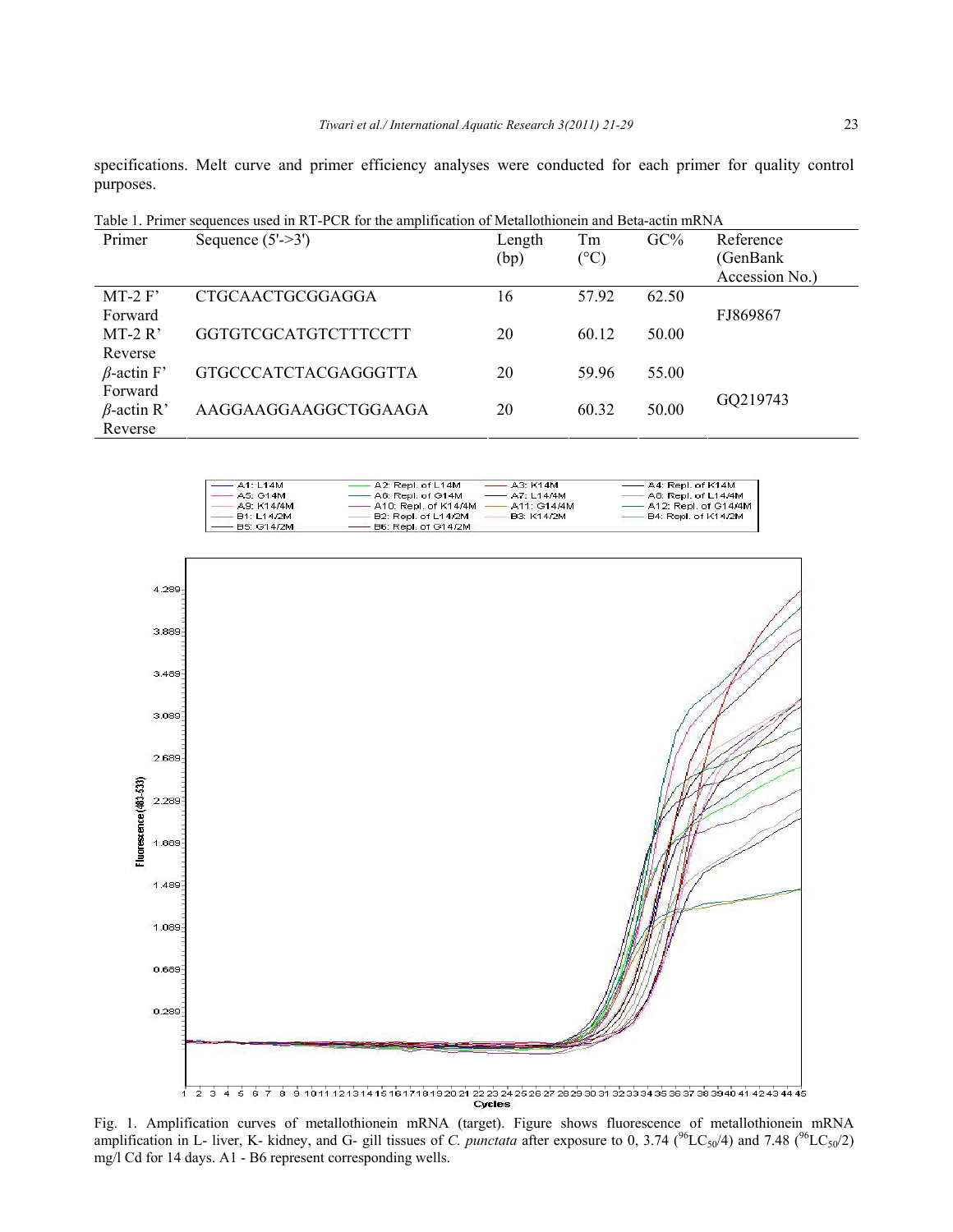| <b>B7: L14B</b>  | B8: Repl. of L14B                    | <b>B9: K14B</b> | $-$ B10: Repl. of K14B                |
|------------------|--------------------------------------|-----------------|---------------------------------------|
| <b>B11: G14B</b> | - B12: Repl. of G14B                 | — C1: L14/4B    | $\longrightarrow$ C2: Repl. of L14/4B |
| $-C3: K14/4B$    | C4: Repl. of K14/4B                  | - C5: G14/4B    | $-$ C6: Repl. of G14/4B               |
| —— C7: L14/2B    | $-$ C8: Repl. of L14/2B              | $-$ C9: K14/2B  | – C10: Repl. of K14/2B                |
| — C11: G14/2B    | $-$ C12: Repl. of G14/2B $-$ D1: NTC |                 | $\longrightarrow$ D2: Repl. of NTC    |



Fig. 2. Amplification curves of *β*-actin mRNA (reference). Figure shows fluorescence of *β*-actin mRNA amplification in Lliver, K- kidney, and G- gill tissues of *C. punctata* after exposure to 0, 3.74 ( $^{96}LC_{50}/4$ ) and 7.48 ( $^{96}LC_{50}/2$ ) mg/l Cd for 14 days. B7 – D2 represent corresponding wells.

### *Total RNA extraction*

Total RNA was isolated from each sample using acid guanidinium isothiocyanate-phenol-chloroform extraction following the TRI Reagent extraction protocol (Molecular Research Center, Inc. Cincinnati, OH) (Chomczynski and Sacchi 1987). RNA pellets were finally resuspended in RNAse/DNAse-free water to a concentration of approximately 100 ng/μl.

For quality control purposes, samples were quantified spectrophotometrically at 260 and 280 nm (PowerWave XS Microplate Spectrophotometer, Bio Tek Instruments, Inc., USA). Only samples with absorbance 260 to absorbance 280 ratios ( $A_{260}/A_{280}$ ) greater than 1.7 were used in subsequent analyses. RNA integrity was checked by denaturating formaldehyde agarose (FA) gel electrophoresis with MOPS (3[N-morpholino] propanesulfonic acid, 200 mM; sodium acetate, 20 mM; ethylenediaminetetraacetic acid, 10 mM) buffer (Sambrook and Russell 2001). Visual inspection of the gels showed no signs of RNA degradation in any of the samples.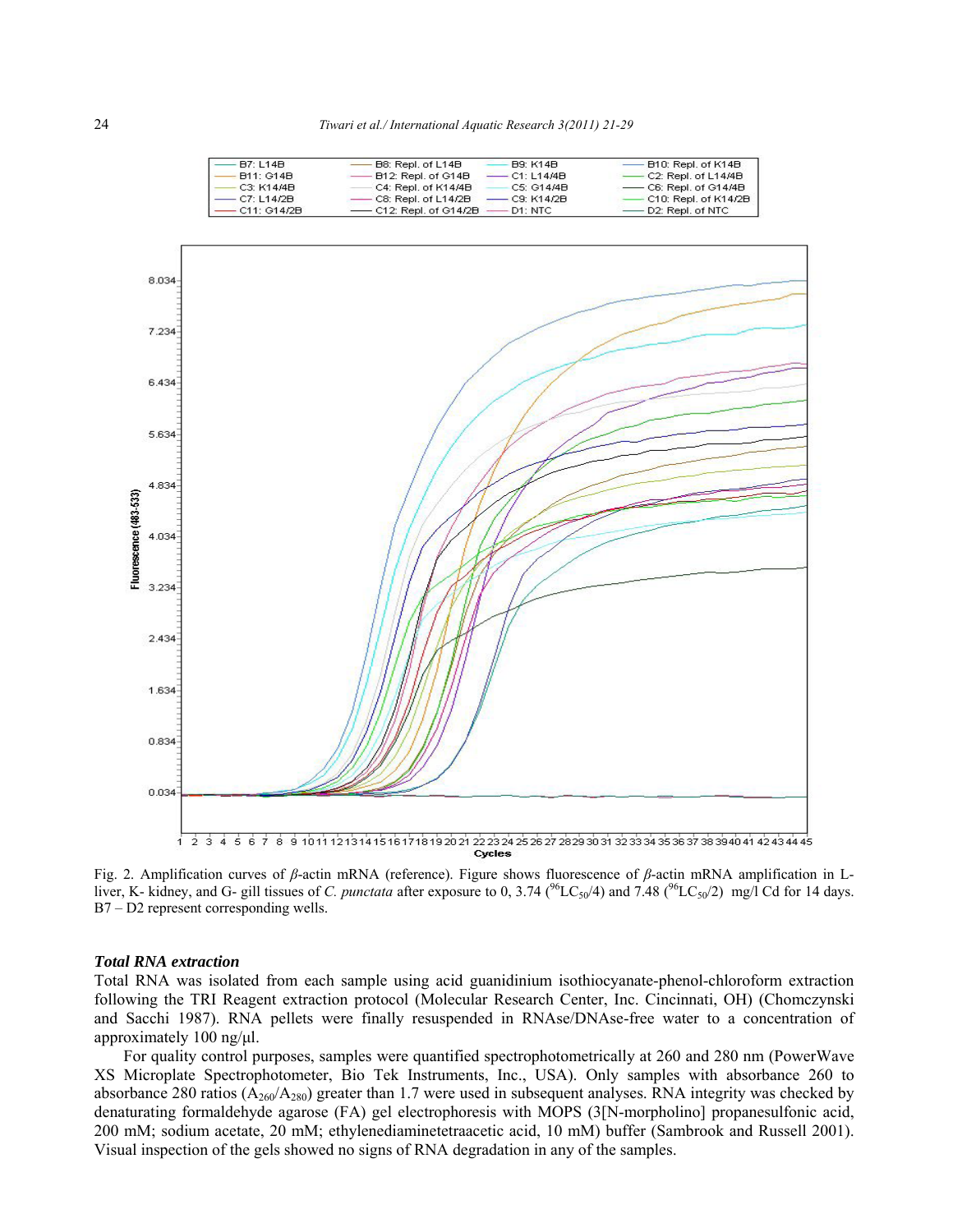#### *Expression of MT mRNA*

q-RT-PCR amplifications were carried out using the QuantiTect SYBR Green RT-PCR kit according to the manufacturer's instructions (Qiagen). Reaction mixture included 25 µl of kit Master-Mix (contains nucleotides, buffer, *Taq* enzyme, MgCl<sub>2</sub> and SYBR Green I dye), 1 µl of 50 µM gene specific primers and 50 ng total RNA. The mixture was placed in a Light-Cycler real-time PCR (Light-Cycler 480 System, Roche Diagnostics GmbH, Roche Applied Science, Mannheim, Germany) and incubated at 50 °C (30 min), 95 °C (15 min), 94 °C (15 s), 56 °C (30 s) and 72 °C (30 s) to reverse transcription, PCR initial activation, denature the cDNA, anneal the primers and extend the product, respectively. Reactions were carried out for a total of 45 cycles. All amplifications were performed in triplicates.

For the q-RT-PCR data (Figs. 1, 2) analysis a method of comparison of  $C_T$  (threshold fluorescence) values, the  $2^{\wedge}$  (–  $\Delta \Delta C_{\text{T}}$ ) method, was used (Livak and Schmittgen 2001).

### *Cadmium analysis*

On day  $14<sup>th</sup>$  in all dose groups, cadmium level was analyzed using an atomic absorption spectrophotometer (AAnalyst 300 Spectrometer, Perkin Elmer, USA). Three replicate samples were analyzed to obtain an average cadmium concentration from each sampling. The sample digestion and analysis was done following the standard methods (APHA et al. 2005).

## *Data analysis*

Statistical analyses MT mRNA expression data were performed using SPSS computer software (SPSS 16.0.2 2008). To achieve homogeneity of variance, all gene expression data  $[2^{\wedge} (-\Delta \Delta C_{T})$  values] were log transformed. Comparisons between the effects of exposure concentrations on mean relative tissue specific mRNA expression was done using multiple comparison technique, Tukey's HSD post hoc test ( $\alpha = 0.01$ ).

# **Results**

#### *Physico-chemical properties of the test water*

The physico-chemical characteristics of the test water are presented in Table 2. During the experiment, temperature of the test water ranged from 19.3 to 22.5 (21.1  $\pm$  0.40) °C, dissolved oxygen from 6.72 to 8.13 (7.51  $\pm$  0.16) mg/l, and pH from 7.14 to 7.95 (7.45  $\pm$  0.08) respectively. The total hardness of the test water varied from 169 to 198  $(182.8 \pm 2.96)$  mg/l as CaCO<sub>3</sub> during experimental period.

| Parameters          | Unit            | $Mean \pm SEM$   | Range         |
|---------------------|-----------------|------------------|---------------|
| Ambient temperature | $\rm ^{\circ}C$ | $22.9 \pm 0.42$  | 20.5-24.7     |
| Water temperature   | $\rm ^{\circ}C$ | $21.1 \pm 0.40$  | 19.3-22.5     |
| pH                  |                 | $7.45 \pm 0.08$  | 7.14-7.95     |
| Conductivity        | $\mu$ S/cm      | $280.3 \pm 7.18$ | 239-303       |
| Dissolved oxygen    | mg/l            | $7.51 \pm 0.16$  | $6.72 - 8.13$ |
| Total alkalinity    | mg/l as $CaCO3$ | $261.1 \pm 4.04$ | 242-278       |
| Total hardness      | mg/l as $CaCO3$ | $182.8 \pm 2.96$ | 169-198       |

Table 2. Physico-chemical properties of the test water

# Table 3. Metal concentration in the test water in various dose groups

| Cd Concentration (mg/l) |                              | Decrease in Conc. $(\% )$ |  |
|-------------------------|------------------------------|---------------------------|--|
| Dissolved               | Measured (Mean) <sup>*</sup> |                           |  |
|                         | N.D.                         | -                         |  |
| 3.74                    | 2.91                         | 22.19                     |  |
| 7.48                    | 6.56                         | 12.30                     |  |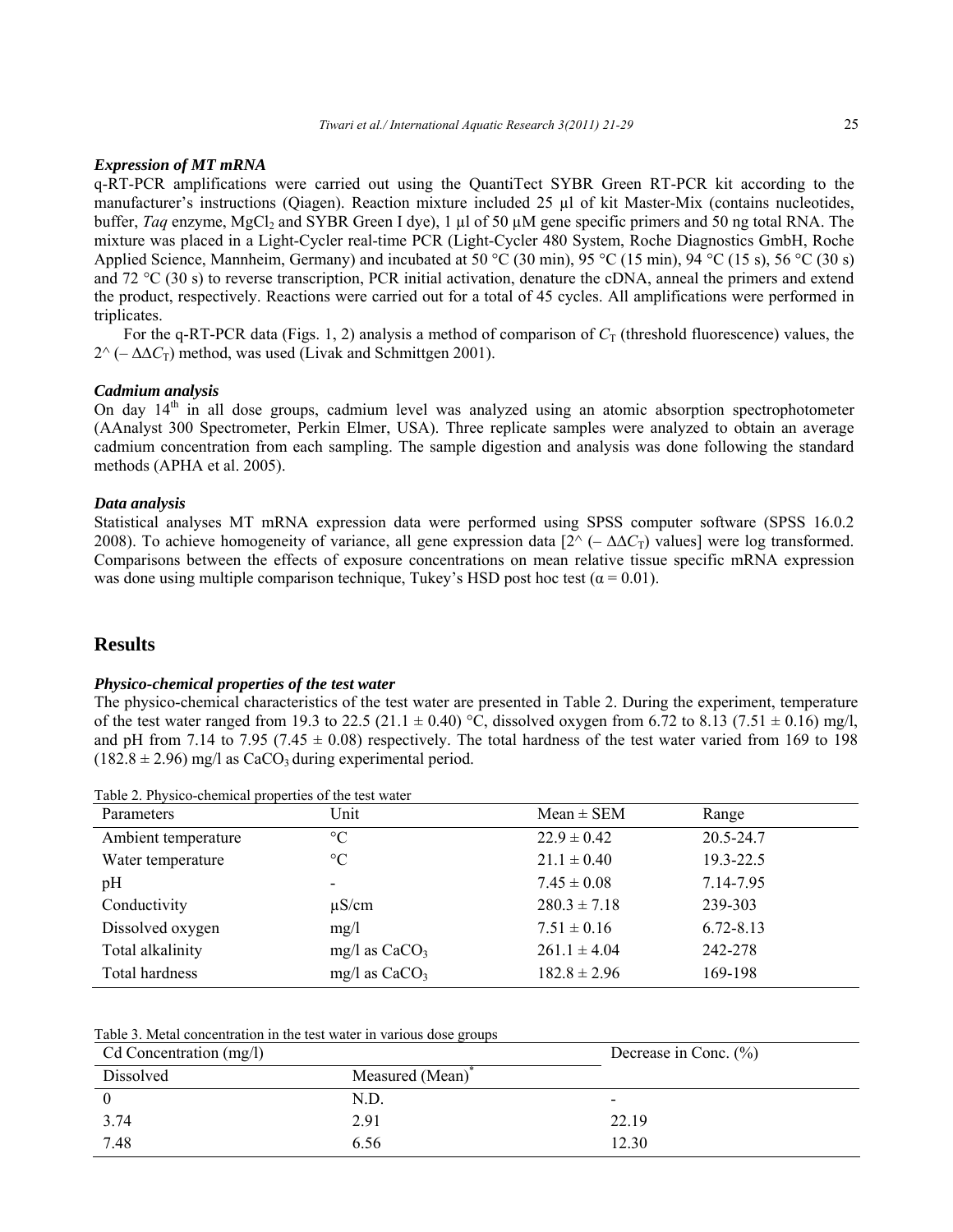#### *Cadmium concentration in test water*

The measured concentrations of cadmium in the test water using AAS in each dose group ( $d_1 = 0$  mg/l,  $d_2 = 3.74$ ) mg/l, and  $d_3 = 7.48$  mg/l Cd) are shown in Table 3. The measured concentration of waterborne Cd was found to be slightly lesser in comparison to that of the dissolved in all samples, and showed decrease in level up to 22.19% in the 0-14 day time period.

#### *Dose kinetics of MT mRNA expression*

On day  $14<sup>th</sup>$  post Cd exposure at doses 0, 3.74 and 7.48 mg/l, MT mRNA expression was monitored by q-RT-PCR (Fig. 3). Liver, kidney and gill tissues were analyzed of which, heightened expression was seen only in kidney, whereas liver and gill MT mRNA expression were below the basal level. Dose dependent up regulation was observed in kidney MT mRNA level in an inversely proportional manner. It was found to be significantly up regulated with 1.24 and 0.58 (logarithm values) or around 18-, and 4-fold induction level, at 3.74, and 7.48 mg/l Cd exposure ( $P \le 0.01$ ). The difference in the effect of various concentrations on MT mRNA transcript level in the tissues under study was found significant  $(P < 0.01)$ . For pair wise comparison, all differences were found significant  $(P < 0.01)$ .



Fig. 3. Mean relative [log 2^ (–∆∆*C*T)] metallothionein mRNA expression (± SD) in liver (L), kidney (K), and gill (G) tissues of *C. punctata* (n = 5) after exposure to (d<sub>1</sub>= 0, d<sub>2</sub>= 3.74, d<sub>3</sub>= 7.48 mg/l) Cd for 14 days. Relative expression ( $\Delta C_T$ ) in control sample  $(d_1= 0 \text{ mg/l Cd})$  used as calibrator. Different alphabet superscript letters denote significant difference ( $P < 0.01$ ) in mRNA expression between doses within tissues. Different numeric superscript values denote significant difference in mRNA expression  $(P < 0.01)$  between tissues within dose.

# **Discussion**

Present study was conducted for the assessment of MT mRNA expression pattern in freshwater teleost, *C. punctata*  on various sub lethal concentrations of cadmium as the survival of fish was observed on these concentrations up to 14 days in our study, irrespective of environmentally relevant concentration. So that information can be obtained on expression pattern of metallothionein for further biomarker studies using the model test organism.

In the present study on day 14<sup>th</sup> post 3.74 and 7.48 mg/l waterborne Cd exposure, the MT mRNA level was found in the following order: kidney  $>$  gill  $>$  liver (Fig. 3). On this time point only kidney shows significant up regulation in MT mRNA level, whereas in liver and gill the same was below basal level, and seems to be the prominent site for MT synthesis and metal uptake in *C. punctata* after a prolong Cd exposure. The results clearly indicate an inversely proportional dose response in the tissue.

Freshwater fish can take up waterborne Cd via the gills and dietary Cd via the gut. The mechanism of uptake for both routes is considered to be the non-selective uptake of Cd through calcium uptake systems. During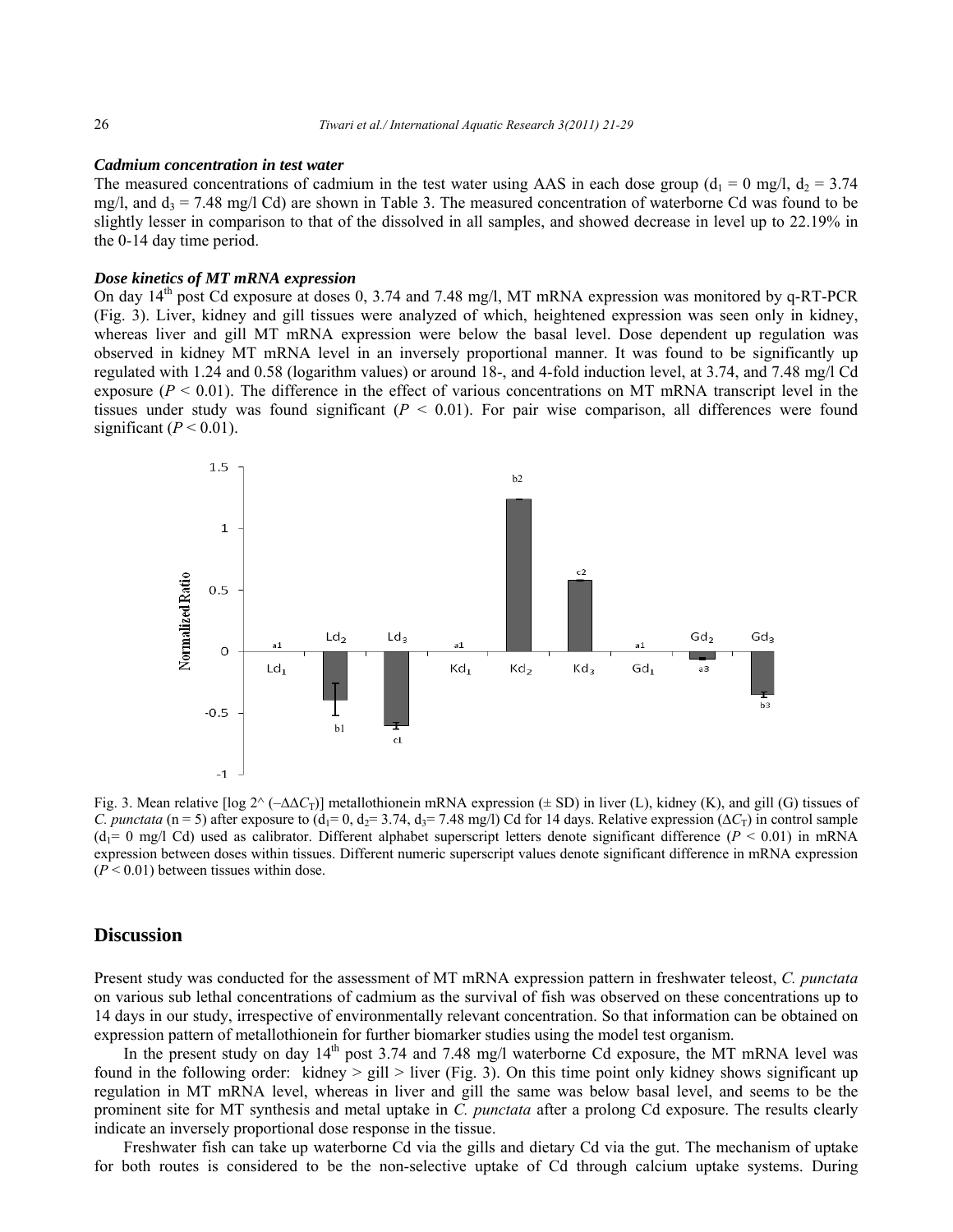waterborne exposure after uptake across gill, Cd is probably bound to transport proteins in the blood plasma as in higher vertebrates (Zalups and Ahmad 2003) and distributed via the circulatory system to various internal organs where toxicological responses may be elicited (Roesijadi and Robinson 1994). Cadmium accumulates in organs such as the gills, liver, kidney and gastrointestinal tract of fish in an unregulated manner (Chowdhury et al. 2003).

Studies revealed that MT induction is dependent on cell type and occurs primarily in the chloride cells of the gills and much less in other cell types (Dang et al. 2000). Cd ions  $(Cd<sup>2+</sup>)$  that are in direct contact with gills could bind in a non-specific manner to mucopolysaccharides (constituents of mucoproteins, glycoproteins) present on the outside of the gills and this mucopolysaccharides barrier can depress Cd-uptake in the gills (Isani et al. 2009). Piscine MT mRNA level seems to be vary in a tissue specific manner according to species (Dang et al. 2009; Oliveira et al. 2010).

Decrease in metal concentration level was found to be inversely proportional to the dose. The decrease in the concentration after metal analysis may be attributed to the precipitation of the metal in test water as well as the hardness and relative higher pH of test solution causing lesser solubility of Cd (Playle et al. 1993).

The study indicates nonlinear response with the metal concentration, as  $\sim$  2 fold decrease in MT mRNA level was reported with the increasing metal concentration (Fig. 3). For significant decrease in MT mRNA level in the tissues at higher concentration, it may be remarked that the acutely lethal concentrations affect the capacity of the cells to synthesise proteins so that MT synthesis cannot keep up with cadmium accumulation.

Due to which MT production becomes too slow to sequester all the Cd that enters the cells. This indicates that the limited capacity of the cells to bind Cd in MT is not the result of a direct toxic effect of Cd on the capacity of the cells to synthesize proteins.

Cadmium is initially taken up by the liver through circulatory system, where it can bind to MT and be stored. Some amount of Cd bound to MT leaks into plasma and subsequently is taken up by the kidney. This circulating Cd-MT complex is a potent nephrotoxicant (Klaassen and Liu 1997). In lysosomes of the kidney, cadmium is released from Cd-MT complex. When a critical concentration of Cd is reached in the kidney, renal injury occurs (Klaassen et al. 1999). It has also been suggested, Cd not bound to MT induces free radicals and lipid peroxidation, which may in turn depress renal functions (Thevenod and Friedmann 1999). Although tubular cells are able to synthesize MT themselves, the free cadmium ion will still exert adverse effects when it exceeds the synthetic capacity of tubular cells (Lu et al. 2001).

It has been shown that under acute and highly toxic circumstances, Cd can be directly transported via the blood to the kidneys, where it can induce MT-synthesis (Hollis et al. 2001). Moreover, it was observed that in the kidney the binding of Cd to the MT occurred at lower cytosolic Cd concentrations. At higher renal Cd concentrations the rate of MT induction in the kidneys did not appear to be high enough to keep track with the high Cd accumulation rates in order to bind all newly incoming Cd.

Clearly, the toxicity of Cd and the role of MT in the detoxification process both depend on the duration and concentration of the exposure. As such, a fixed critical cadmium tissue concentration above which toxic effects occur cannot be defined. Further, binding of Cd to MT will also have its effect on the regulation of zinc (Dallinger et al. 1997). For instance in the kidney, where the incoming Cd led to a total saturation of the Cd-MT pool, it is likely that the disturbance of the zinc homeostasis causes several indirect toxic effects.

It may be proposed that the initial effect of nonspecific Cd-binding to intracellular ligands (proteins) can be regarded as a toxic interaction and that detoxification of Cd by MT was by transfer of Cd to newly synthesised MT, that is, it was a "rescue" phenomenon (Huang 1993). Therefore, there will be a progressive inhibition of cellular processes including MT mRNA transcription with increasing concentration of Cd. Indeed these data where increasing concentration of Cd result in a progressively greater inhibition of MT mRNA synthesis (i.e., cytotoxicity) support such a proposal.

To interpret the results in terms of the role of MTs in the detoxification of cadmium in fish, two major factors should be considered. First, Cd competes with other elements for the available binding sites on the MT molecule. Since one of the functions of MT consists in the homeostatic regulation of zinc and copper, the concentration of these essential elements in organs will decrease the ability of cadmium to be bound to this protein. Secondly, Cd can also be bound to other molecules. Currently, no evidence exists for the presence of metal-binding proteins with a higher affinity for Cd than MT in teleosts. However, proteins with a lower affinity for the metal may also bind Cd, because of their relative high concentrations in the cell compared to MT. The influence of other elements and other cadmium-binding proteins will be the highest when low concentrations of Cd are present in the cell and MT concentrations are at their lowest level.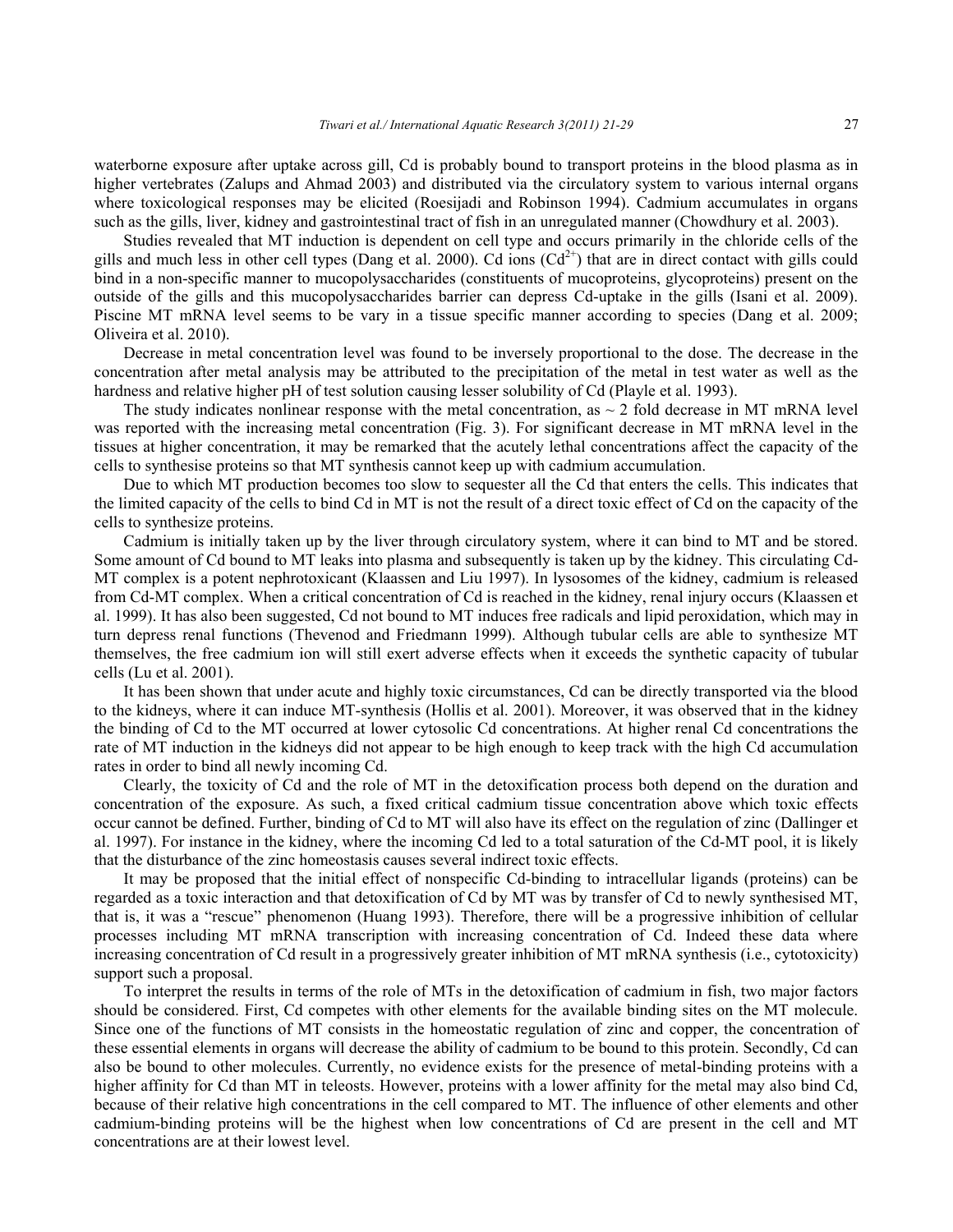# **Conclusions**

It may be concluded by the results of present study that dose and duration dependent MT mRNA expression occurs in a tissue specific manner in *C. punctata* after Cd exposure. In addition renal MT mRNA level also indicates the prolong presence of high concentration of metal in water bodies and thus, provides a possible index of susceptibility to the adverse effect of cadmium.

# **Acknowledgements**

The authors are grateful to Director, National Bureau of Fish Genetic Resources (ICAR), Lucknow, U.P., India, for providing necessary facilities for carrying out this work and also to Dr. B.N. Paul for helping in real time RT-PCR studies. The authors are thankful to University Grants Commission, New Delhi, India, for awarding UGC Meritorious Fellowship to the first author.

# **References**

- APHA, AWWA, WPCF. 2005. Standard Methods for Examination of Water and Wastewater. 21<sup>st</sup> ed. American Public Health Association, Washington, DC, USA.
- Bae H, Nam SS, Park HS, Park K. 2005. Metallothionein mRNA sequencing and induction by cadmium in gills of the Crucian Carp, *Carassius auratus.* J Health Sci 51(3): 284-290.
- Baksi SM, Libbus N, Frazier JM. 1988. Induction of metal binding proteins in striped bass, *Morone saxatilis*, following cadmium treatment. Comp Biochem Physiol 91C(2): 355-363.
- Chomczynski P, Sacchi N. 1987. Single-step method of RNA isolation by acid guanidinium thiocyanate-phenol-chloroform extraction. Anal Biochem 162: 156-159.
- Chowdhury MJ, Grosell M, McDonald DG, Wood CM. 2003. Plasma clearance of cadmium and zinc in non-acclimated and metal-acclimated trout. Aquat Toxicol 64: 259-275.
- Dallinger R, Egg M, Kock G, Hofer R. 1997. The role of metallothionein in cadmium accumulation of Artic char (*Salvalinus alpinus*) from high alpine lakes. Aquat Toxicol 38: 47-66.
- Dang F, Zhong H, Wang WX. 2009. Copper uptake kinetics and regulation in a marine fish after waterborne copper acclimation. Aquat Toxicol 94: 238-244.
- Dang ZC, Flik G, Ducouret B, Hogstrand C, Bonga SEW, Lock RAC. 2000. Effects of copper on cortisol recepror and metallothionein expression in gills of *Oncorhynchus mykiss.* Aquat Toxicol 51: 45-54.
- George SG, Todd K, Wright J. 1996. Regulation of metallothionein in teleosts: Induction of MTmRNA and protein by cadmium in hepatic and extrahepatic tissues of a marine flatfish, the Turbot (*Scophthalmus maximus*). Comp Biochem Physiol 113C(2): 109-115.
- Hollis L, Hogstrand C, Wood CM. 2001. Tissue-specific cadmium accumulation, metallothionein induction, and tissue zinc and copper levels during chronic sublethal cadmium exposure in juvenile rainbow trout. Arch Environ Contam Toxicol 41: 468- 474.
- Huang PC. 1993. Metallothionein structure/function interface. In: Metallothionein III: Biological roles and medical implications (ed. By KT Suzuki, N Imura and M Kimura), pp. 407-426. Birkhauser Verlag, Basel.
- Isani G, Andreani G, Cocchioni F, Fedeli D, Carpene E, Falcioni G. 2009. Cadmium accumulation and biochemical responses in *Sparus aurata* following sub-lethal Cd exposure. Ecotoxicol Environ Saf 72(1): 224-230.
- Klaassen CD, Liu J. 1997. Role of metallothionein in cadmium induced hepatotoxicity and nephrotoxicity. Drug Metab Rev 29: 79-102.
- Klaassen CD, Liu J, Choudhry S. 1999. Metallothionein: an intracellular protein to protect against cadmium toxicity. Annu Rev Pharmacol Toxicol 39: 267-294.
- Knapen D, Reynders H, Bervoets L, Verheyen E, Blust R. 2007. Metallothionein gene and protein expression as a biomarker for metal pollution in natural gudgeon populations. Aquat Toxicol 82: 163-172.
- Livak KJ, Schmittgen TD. 2001. Analysis of relative gene expression data using real-time quantitative PCR and the 2^ -∆∆*C*<sup>T</sup> method. Methods 25: 402-408.
- Lu J, Jin T, Nordberg G, Nordberg M. 2001. Metallothionein gene expression in peripheral lymphocytes from cadmium-exposed workers. Cell Stress Chaperones 6(2): 97-104.
- Margoshes M, Vallee BL. 1957. A Cadmium protein from renal cortex*.* J Am Chem Soc 79: 4813-4814.